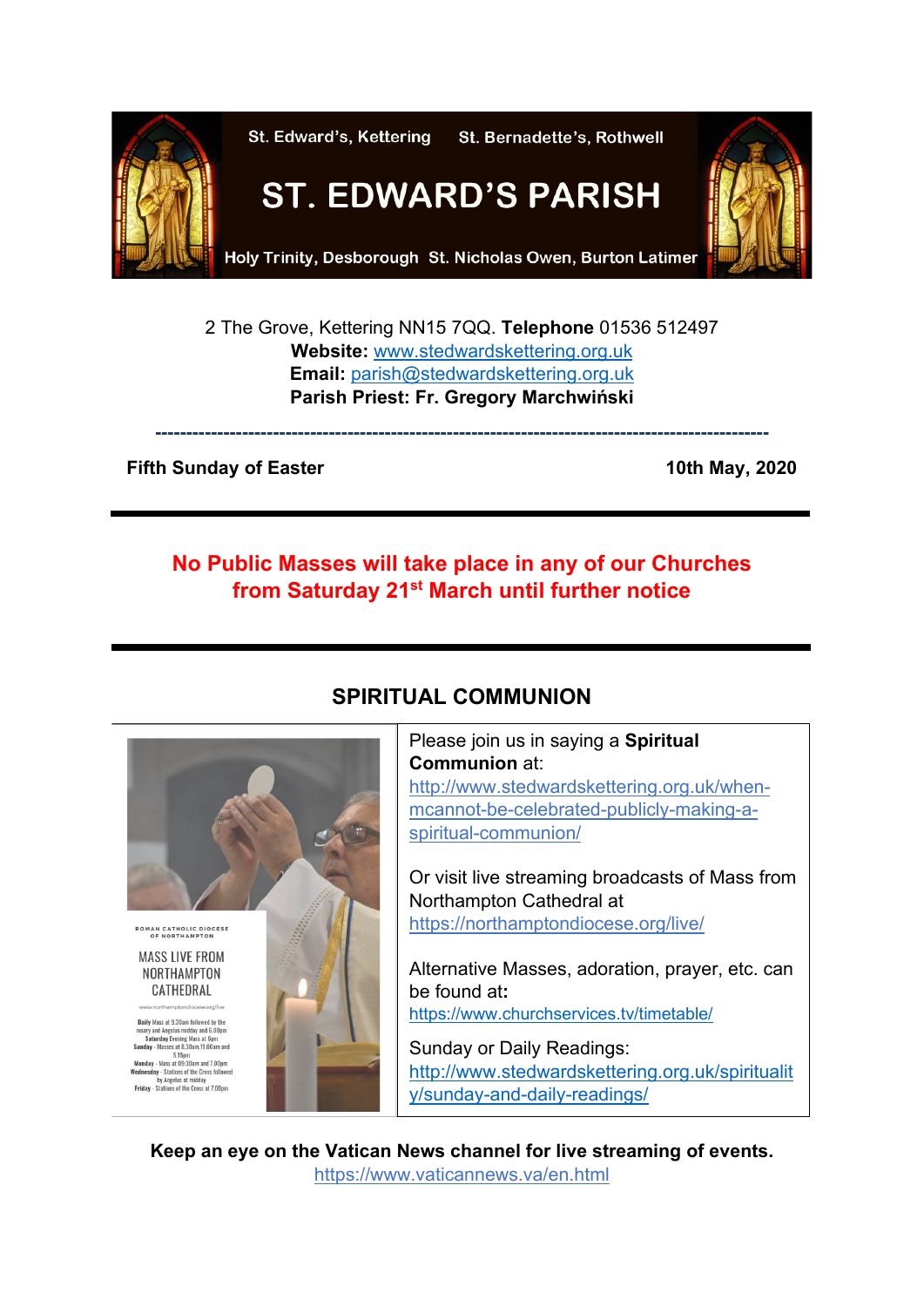### **THIS WEEK'S MASS INTENTIONS**

**Saturday** – Kevin Smith RIP, For the Bereaved **Sunday** - Bridget Wilsdon **Monday** - Tess Gormley **Tuesday** - Harry Marshall RIP **Wednesday** - Fr John Britto, Canon Jason Jones **Thursday** - For the parish **Friday** - For the parish **Saturday** – For the parish **Sunday** - For the parish

To request a Mass Intention please send an email to: [parish@stedwardskettering.org.uk](mailto:parish@stedwardskettering.org.uk)

### **PLEASE PRAY FOR THOSE WHO HAVE RECENTLY DIED**

In our prayers, let us remember our deceased parishioners, family members and friends.

Let us especially remember those who have recently passed away:

**Maria Nikiforuk –** Her burial will take place on May 12th at 1.30 pm at the cemetery in Rothwell.

**Lynne Howes –** Her funeral will take place on May 12th at 2.30 pm at the Kettering crematorium.

**William Mcnulty –** His funeral will take place on May 19 at 12 noon at Kettering crematorium.

**May they rest in peace.**

### **REFLECTIONS FOR THE V SUNDAY OF EASTER**



Fr. Antony Kadavil reflects and comments on the readings of the fifth Sunday of Easter. He says that the readings speak of real faith not only in God the Father but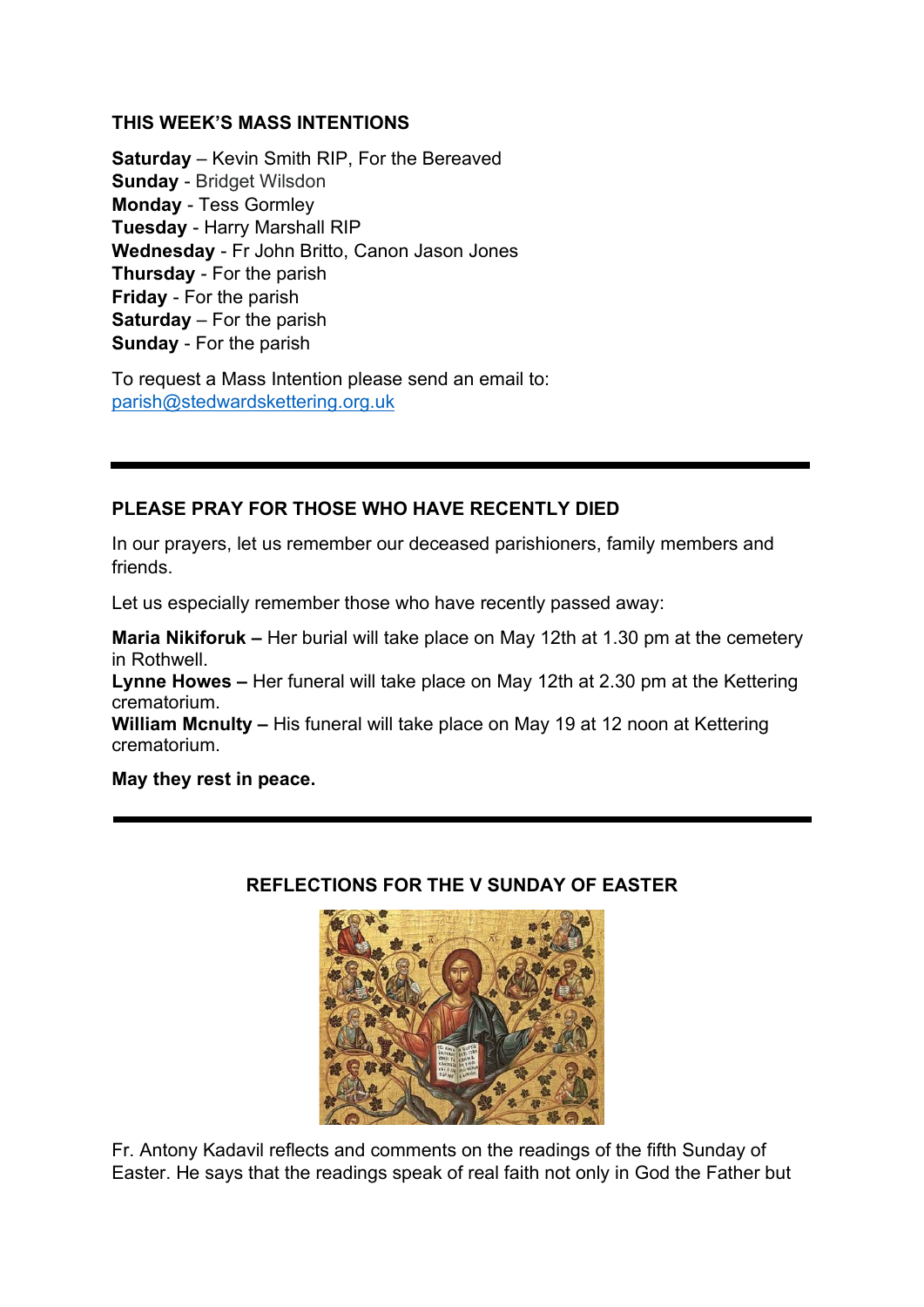also in Jesus, precisely because He is "the Way, the Truth, and the Life". [https://www.vaticannews.va/en/church/news/2020-05/gospel-reflection-fifth-sunday](https://www.vaticannews.va/en/church/news/2020-05/gospel-reflection-fifth-sunday-easter-news0.html)[easter-news0.html](https://www.vaticannews.va/en/church/news/2020-05/gospel-reflection-fifth-sunday-easter-news0.html)



### **ST EDWARD'S PARISH - THE PARISH COMMUNITY IN LOCKDOWN**

The Parish is exploring the implementation of a "Parish Call and Care scheme" to support isolated and elderly parishioners, many of whom are facing months without significant social contact. This is recommended by the Diocese and we plan to organise one of its elements - a "Phone and Chat" service - as soon as we can.

If you would like to phone and chat to an isolated fellow parishioner, or would like someone to phone you, please contact the Parish Office by phone 01536 512497 or email [parish@stedwardskettering.org.uk](mailto:parish@stedwardskettering.org.uk) giving your name and contact details and say whether you would like to receive such calls, or join the team that makes them.

Similarly, if you know of an isolated person who might benefit from a chat, can you please let us know their name, and phone number if you have it.

**Data Notice** The personal details you have given will only be stored and used by the parish named above (part of the Diocese of Northampton) for the purposes of administering the Parish Call and Care Scheme. They will not be otherwise disclosed, unless for your urgent and vital welfare. Details of how we process your data, and your rights, are on the full Privacy Notice which may be seen on the Diocesan website at [www.northamptondiocese.org/data.](http://www.northamptondiocese.org/data)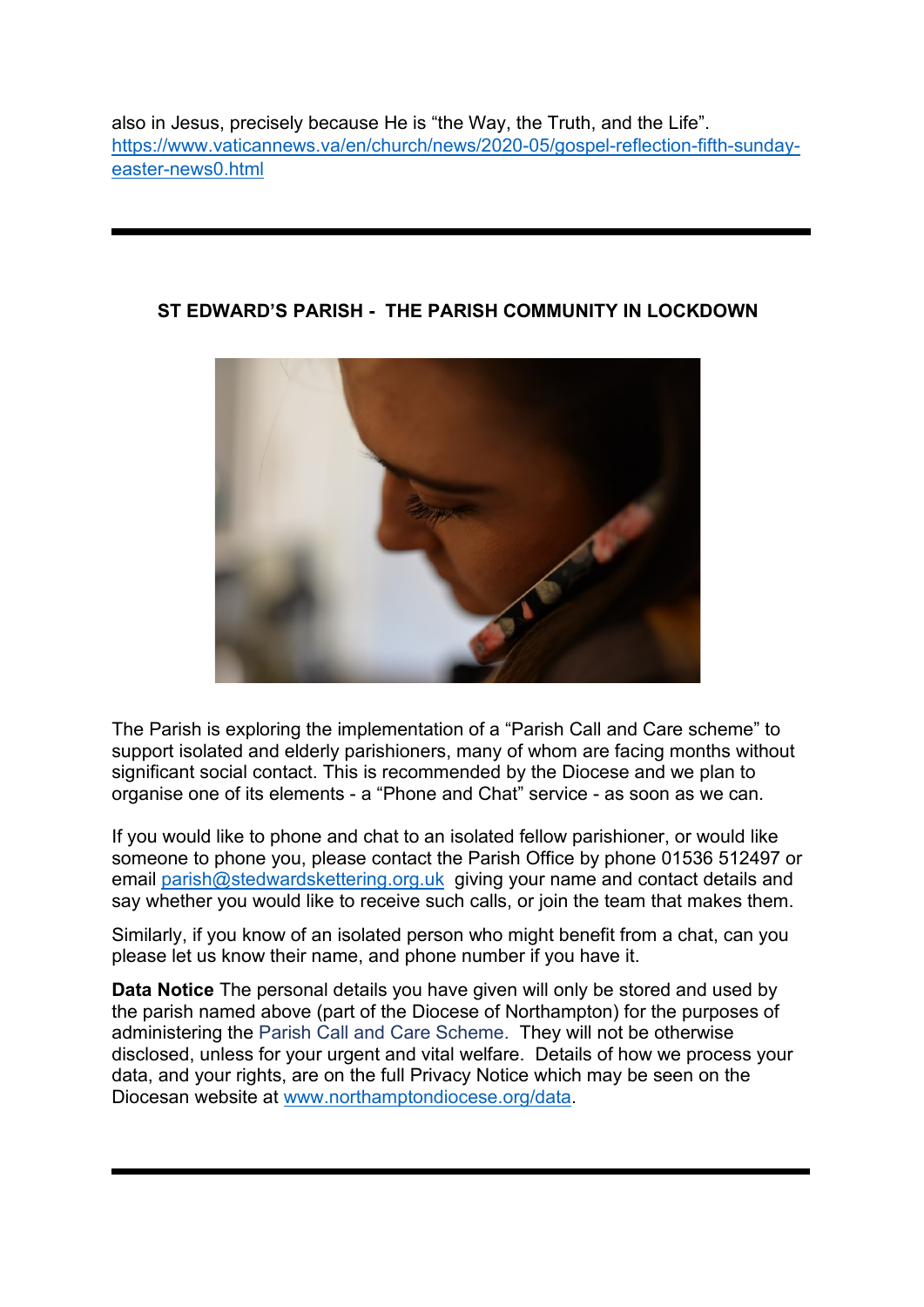### **MAY IS MARY'S MONTH**



*Statue of Our Lady of Lourdes at St. Bernadette's Church*

Among Catholics, May is most well-known as "Mary's Month," a specific month of the year when special devotions are performed in honour of the Blessed Virgin Mary. In the early Church there is evidence of a major feast of the Blessed Virgin Mary celebrated on the 15th of May each year, but it wasn't until the 18th century that May received a particular association with the Virgin Mary. According to the Catholic Encyclopaedia, "The May devotion in its present form originated at Rome where Father Latomia of the Roman College of the Society of Jesus, to counteract infidelity and immorality among the students, made a vow at the end of the eighteenth century to devote the month of May to Mary. From Rome the practice spread to the other Jesuit colleges and thence to nearly every Catholic Church of the Latin rite." Dedicating an entire month to Mary wasn't a new tradition, as there existed a prior tradition of devoting 30 days to Mary called Tricesimum, which was also known as "Lady Month." In 1945, Pope Pius XII solidified May as a Marian month after establishing the feast of the Queenship of Mary on May 31st. After the Second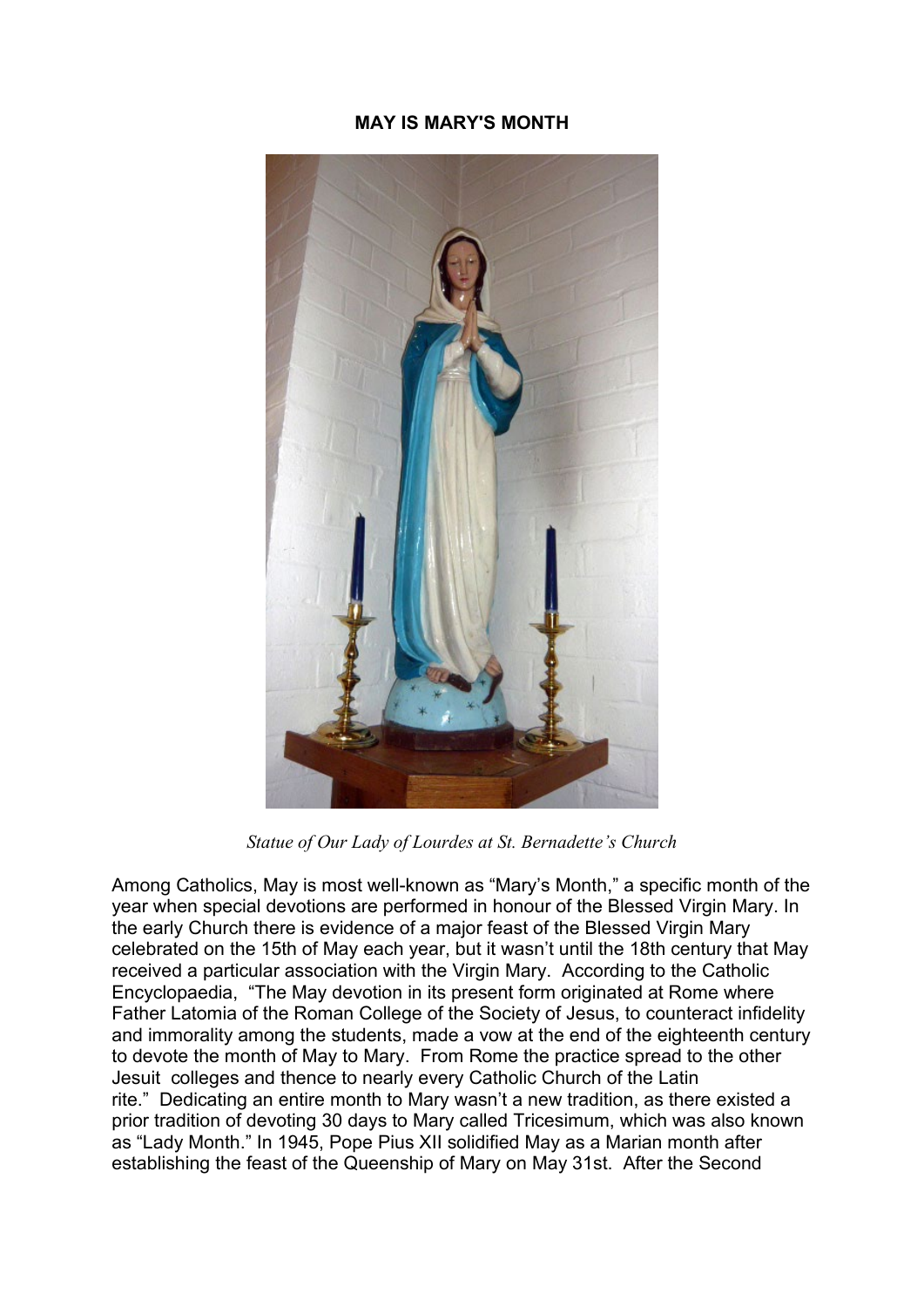Vatican Council, the feast was moved to August 22, while May 31st became the feast of the Visitation of Mary.

The month of May is one rich in tradition such as May processions when a statue of Our Lady is crowned as "Bring Flowers of the Rarest" is sung. Being such a beautiful time of the year with late spring's still youthful pale green leaves, a wealth of blossom in the hedgerows and the varied tones of blue flowers such as bluebells and forget-me-knots makes May a truly fitting time of year to honour our beautiful, loving heavenly mother.

This year, though we may not be able to get out and about to enjoy the natural beauty of the month, perhaps we could all find a special way to honour Mary in our homes. If we have one, we could move a statue or picture of her into a new place of more prominence in our home during this month and make a special altar for her. A simple, clean cloth and a candle (with a few flowers for those who have a garden) makes a special place for us to ask her every day for her prayers. Families can get the children to decorate Mary's altar and to keep it tidy throughout the month. They can hold their own May procession and crown Mary. It will be an ideal place for us to say a rosary each day as Pope Francis has asked us to do during the pandemic. This is a golden opportunity to teach our children the rosary (David's slingshot against Goliath) remembering that "the family that prays together stays together."



### **LETTER FOR THE MONTH OF MAY FROM POPE FRANCIS**

*Pope Francis standing in front of the the image of Mary, Salus populi Romani, during the Mass for Easter Sunday*

<https://www.vaticannews.va/en/pope/news/2020-04/letter-on-the-month-of-may-full-text.html>

Pope Francis has issued a letter for the month of May, a time of when we express our love and devotion for the Blessed Virgin Mary. He encourages everyone to rediscover the beauty of praying the Rosary at home and shares with us prayers he will be saying at the end of the Rosary, so that we can say them in spiritual union with others.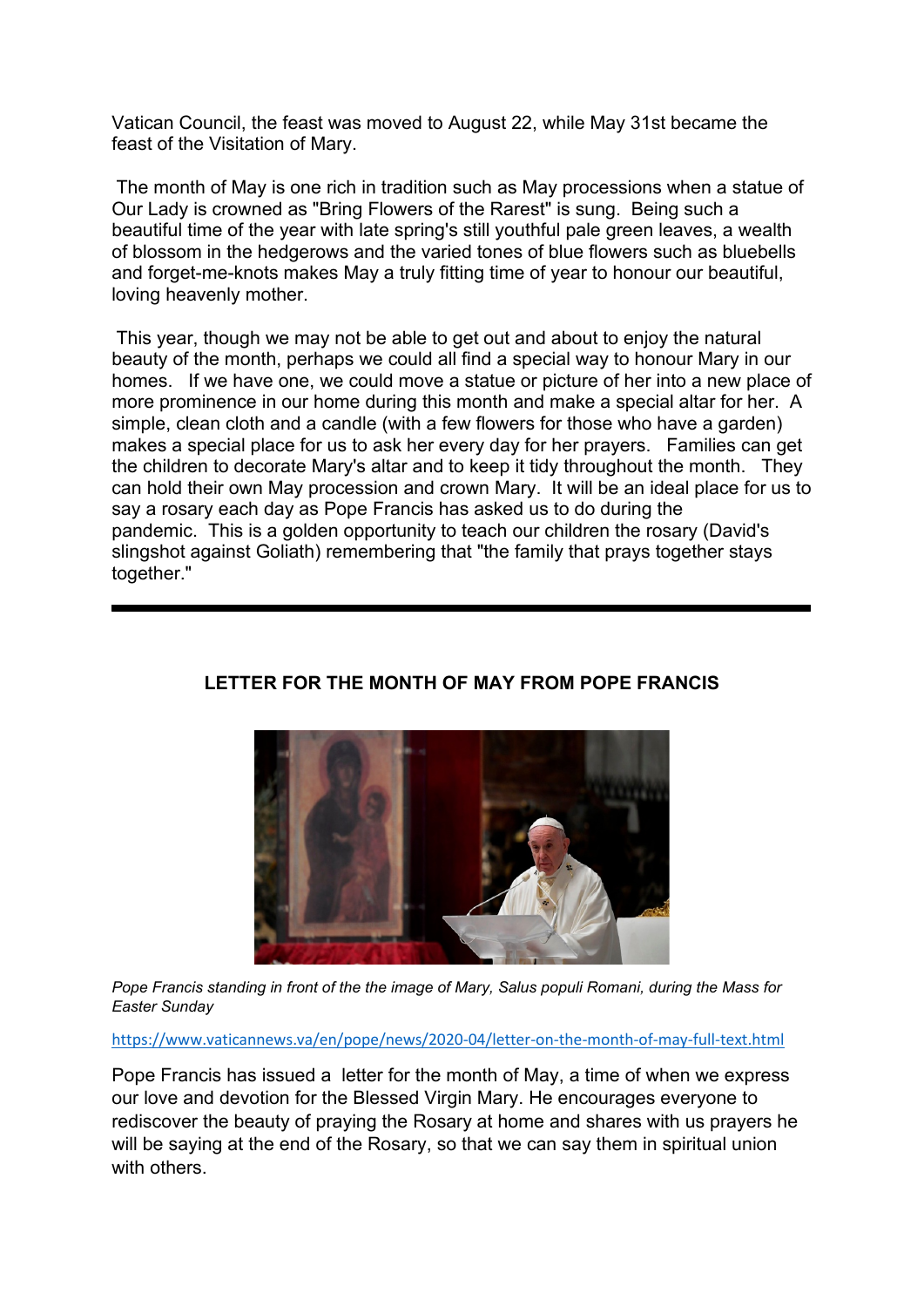#### **FIRST PRAYER**

#### *O Mary,*

*You shine continuously on our journey as a sign of salvation and hope. We entrust ourselves to you, Health of the Sick, who, at the foot of the cross, were united with Jesus' suffering, and persevered in your faith.*

*"Protectress of the Roman people", you know our needs, and we know that you will provide, so that, as at Cana in Galilee, joy and celebration may return after this time of trial.*

*Help us, Mother of Divine Love, to conform ourselves to the will of the Father and to do what Jesus tells us. For he took upon himself our suffering, and burdened himself with our sorrows to bring us, through the cross, to the joy of the Resurrection. Amen.*

*We fly to your protection, O Holy Mother of God; Do not despise our petitions in our necessities, but deliver us always from every danger, O Glorious and Blessed Virgin.*

#### **SECOND PRAYER**

*"We fly to your protection, O Holy Mother of God".* 

In the present tragic situation, when the whole world is prey to suffering and anxiety, *we fly to you, Mother of God and our Mother, and seek refuge under your protection.*

*Virgin Mary, turn your merciful eyes towards us amid this coronavirus pandemic. Comfort those who are distraught and mourn their loved ones who have died, and at times are buried in a way that grieves them deeply. Be close to those who are concerned for their loved ones who are sick and who, in order to prevent the spread*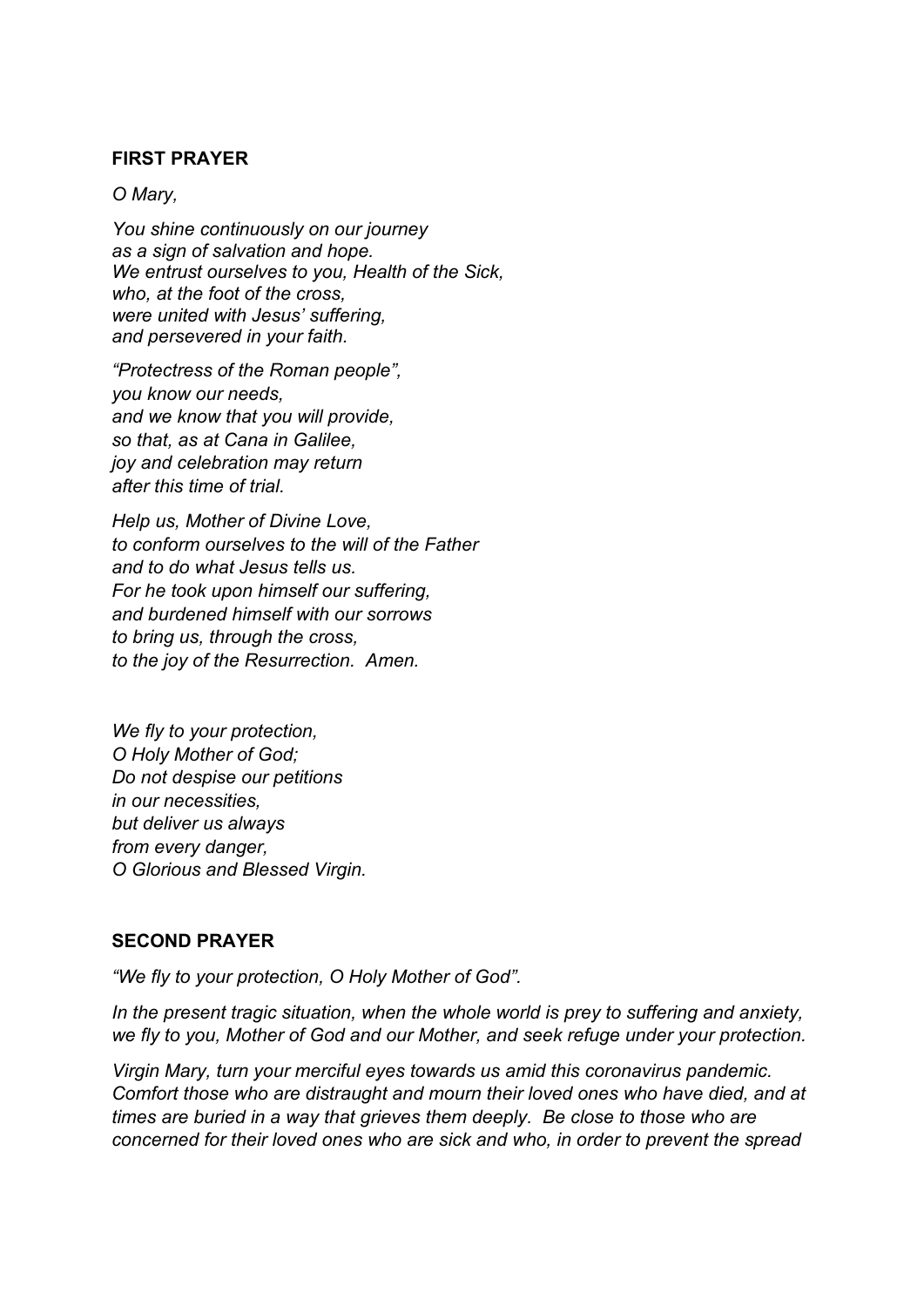*of the disease, cannot be close to them. Fill with hope those who are troubled by the uncertainty of the future and the consequences for the economy and employment.*

*Mother of God and our Mother, pray for us to God, the Father of mercies, that this great suffering may end and that hope and peace may dawn anew. Plead with your divine Son, as you did at Cana, so that the families of the sick and the victims be comforted, and their hearts be opened to confidence and trust.*

*Protect those doctors, nurses, health workers and volunteers who are on the frontline of this emergency, and are risking their lives to save others. Support their heroic effort and grant them strength, generosity and continued health.*

*Be close to those who assist the sick night and day, and to priests who, in their pastoral concern and fidelity to the Gospel, are trying to help and support everyone.* 

*Blessed Virgin, illumine the minds of men and women engaged in scientific research, that they may find effective solutions to overcome this virus.* 

*Support national leaders, that with wisdom, solicitude and generosity they may come to the aid of those lacking the basic necessities of life and may devise social and economic solutions inspired by farsightedness and solidarity.* 

*Mary Most Holy, stir our consciences, so that the enormous funds invested in developing and stockpiling arms will instead be spent on promoting effective research on how to prevent similar tragedies from occurring in the future.* 

*Beloved Mother, help us realise that we are all members of one great family and to recognize the bond that unites us, so that, in a spirit of fraternity and solidarity, we can help to alleviate countless situations of poverty and need. Make us strong in faith, persevering in service, constant in prayer.*

*Mary, Consolation of the afflicted, embrace all your children in distress and pray that God will stretch out his all-powerful hand and free us from this terrible pandemic, so that life can serenely resume its normal course.* 

\_\_\_\_\_\_\_\_\_\_\_\_\_\_\_\_\_\_\_\_\_\_\_\_\_\_\_\_\_\_\_\_\_\_\_\_\_\_\_\_\_\_\_\_\_

*To you, who shine on our journey as a sign of salvation and hope, do we entrust ourselves, O Clement, O Loving, O Sweet Virgin Mary. Amen.*

For those wanting to discover more about the Rosary, and find details of the individual mysteries see: [https://www.rosarycenter.org/homepage-2/rosary/how-to](https://www.rosarycenter.org/homepage-2/rosary/how-to-pray-the-rosary/)[pray-the-rosary/](https://www.rosarycenter.org/homepage-2/rosary/how-to-pray-the-rosary/)